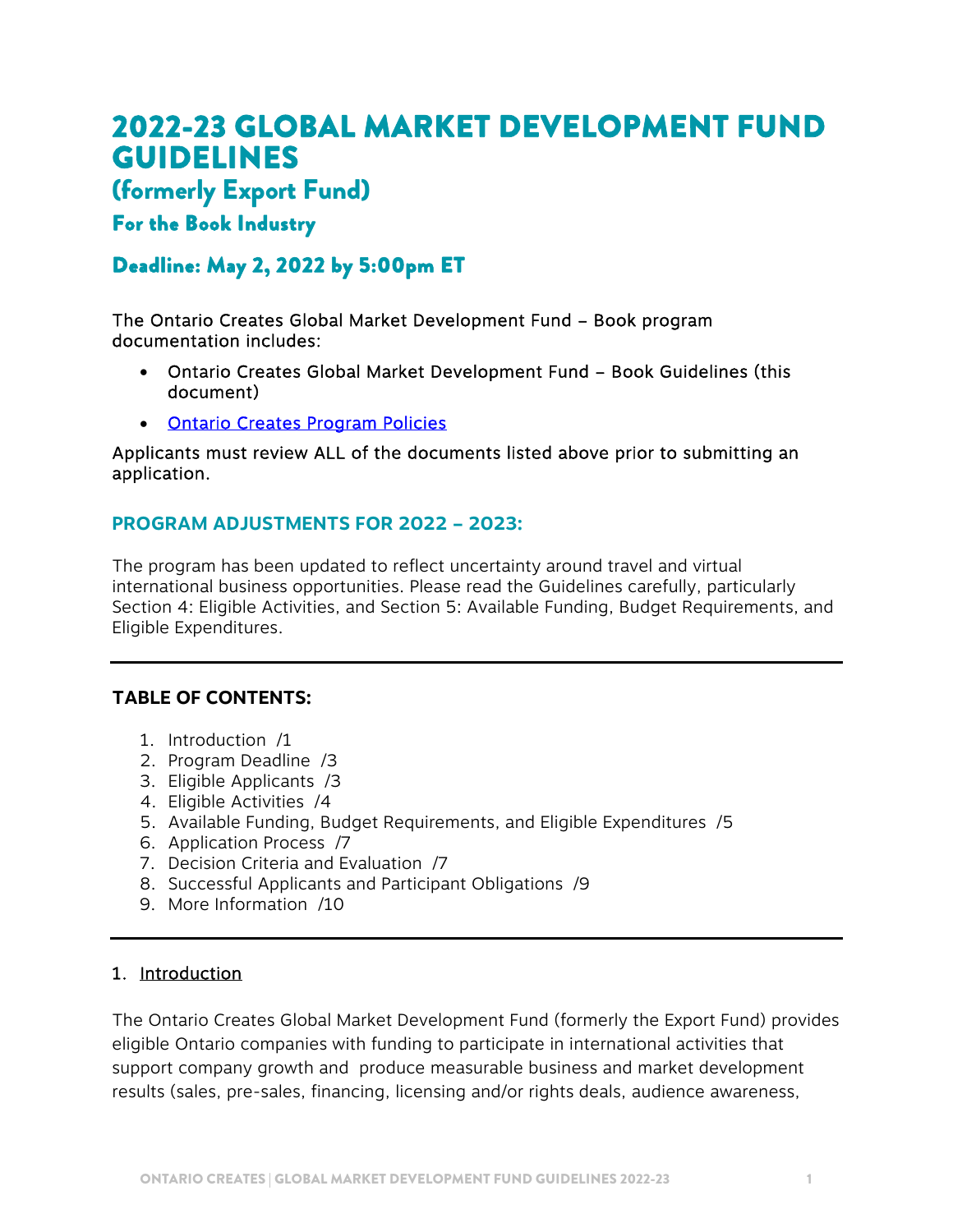media coverage, partnership development, etc.). The proposed global market development plan must support the company's publishing and exploitation activities in relation to a catalogue of titles. Primary activities supported include targeted sales trips and attendance at international market events.

The Global Market Development Fund will cover up to 50% (at a maximum of \$15,000) of a participating company's eligible expenses to engage in international business and market development activities between August 1, 2022 and August 31, 2023 as part of a comprehensive plan.

This program welcomes cross-sector opportunities and will support export development plans that include non-traditional markets outside of the applicant company's industry. For example: a book publisher attending an event for the film industry in order to pursue rights sales.

Ontario Creates values and supports diversity and gender parity at all levels and business roles within creative industries. We acknowledge that many communities continue to face systemic barriers, preventing them from participating meaningfully in these industries. Ontario Creates applies a lens of diversity, equity, and inclusion to the evaluation criteria for this program, and directs jury members to do the same. Applicants proposing projects/activities that support, reflect, and strengthen diversity and gender parity in Ontario are expected to tangibly demonstrate a genuine and sustained commitment to these equity-seeking communities.<sup>1</sup> Ontario Creates encourages applications from companies that are led by BIPOC (Black, Indigenous, or People of Colour) or Francophone individuals and applicants that otherwise meet the provincial definition of diversity.<sup>2</sup>

Ontario Creates is committed to fostering respectful workplaces in all sectors and companies we support. Please see **Program Policies** for more details, including required respectful workplace Applicant Affidavit.

Ontario Creates welcomes applications from people with disabilities, people who are deaf, and people who have barriers to accessing technology. If you would like to request an alternative process or format for submitting an application or request funds (up to \$500

 $\overline{a}$ 

 $<sup>1</sup>$  Equity seeking communities are those that face significant collective challenges in participating in</sup> society. This marginalization may be caused by, but not limited to, attitudinal, historic, social and environmental barriers based on age, ethnicity, disability, economic status, gender, nationality, race, sexual orientation and transgender status. Equity-seeking communities identify barriers to equal access, opportunities and resources due to disadvantage and discrimination and actively seek social justice and reparation.

<sup>&</sup>lt;sup>2</sup> The provincial definition of diversity states: the dimensions of diversity include, but are not limited to: ancestry, culture, ethnicity, gender identity, gender expression, language, physical and intellectual ability, race, religion (creed), sex, sexual orientation and socio-economic status.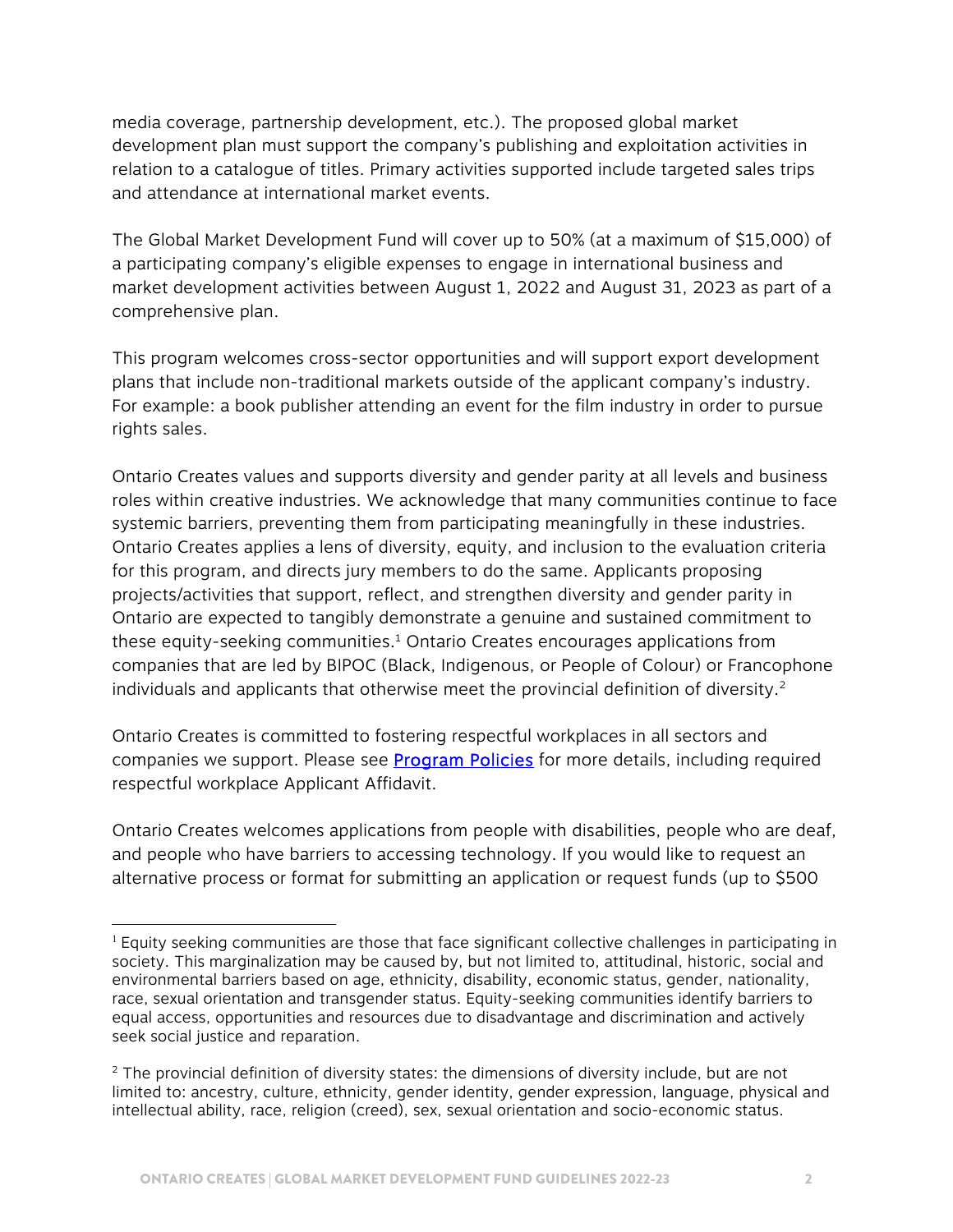per application) towards service providers to assist with your application, please contact the relevant Program Consultant a minimum of four weeks before the deadline. Support for application assistance is also available to First Nations, Inuit or Métis applicants facing language, geographic and/or cultural barriers. Services may include, but are not limited to, assistance to create an account and navigate the Online Application Portal; transcribe/edit/organize/translate application materials; complete and submit application materials.

### 2. Program Deadline

The deadline for complete submission is Monday, May 2, 2022 at 5:00 pm ET, through the Online Application Portal. Applications and documentation received after this deadline will not be considered.

Decisions will be communicated to applicants in July 2022.

# 3. Eligible Applicants

This program is open to export-ready book publishers. Companies must:

- be Ontario-based and Canadian-controlled;
- be incorporated;
- be a private sector, for-profit company; however, Ontario Creates will consider the eligibility of a not-for-profit publisher application if the publisher is able to provide a good business case as to how/why attendance at the particular events is critical to the planned strategic growth of the company, and that the events will result in measurable business growth that can be quantified as anticipated \$ results.
- have been in operation in Ontario for at least one year;
- have minimum sales revenues from Canadian-authored titles of \$20,000;
- derive more than 50% of their total sales revenues for the Company from book sales;
- have at least 50% of their titles written by authors who are neither shareholders nor owners of the publishing firm;
- have a minimum of 6 Canadian-authored titles in print, and have at least 2 books currently signed and/or in production; and
- have an export development plan for a number of book titles/series or projects with defined, achievable and measurable business development goals.

Ontario Creates will only accept one application per company or associated company per fiscal year. Up to three representatives per company, per activity will be considered. At least one of the participating representatives at each activity must be a decision maker at the executive level within the applicant company. Companies are advised to choose the individual(s) best suited to take advantage of this opportunity.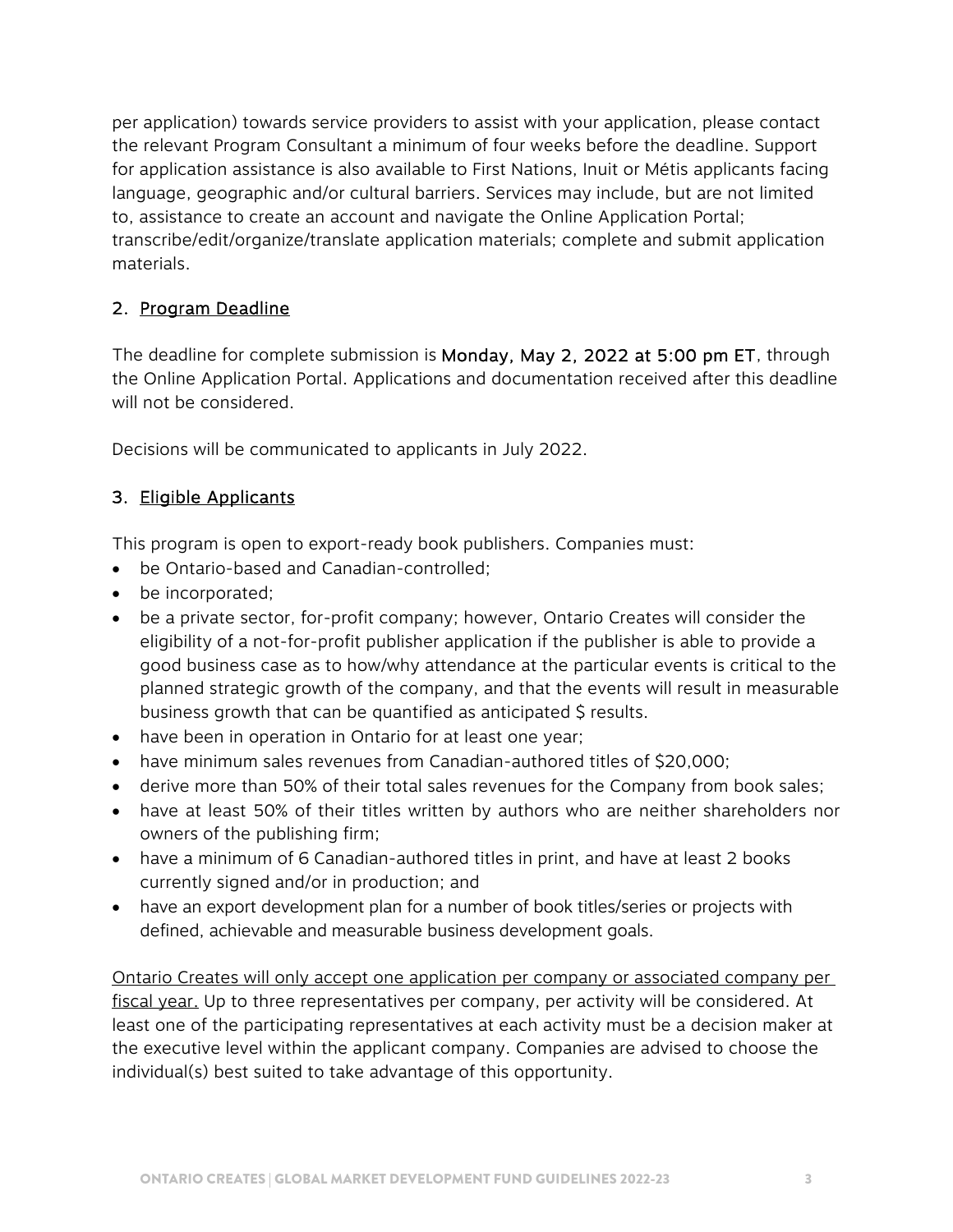Company Representatives must:

- be Canadian citizens or landed immigrants / permanent residents;
- be Ontario residents:
- ideally be working full time with the applicant company (sales agents, external consultants, etc. are ineligible). However, Ontario Creates will consider, on an exception basis, providing support for a senior, long-term, part-time employee who has the authority to make key decisions for the publishing company. If this is relevant for your company, please contact the Program Consultant in advance of your application to determine if the exception will be allowed.

### 4. Eligible Activities

Eligible activities include virtual and in-person participation in key international industry markets and events, planned sales trips to key territories to meet with identified leads and participation in trade missions organized by industry associations and government agencies. Proposed activities must take place outside of Ontario. All activities, whether virtual or in-person, must focus on international audience and business development opportunities.

Examples of approved international fairs include, but are not limited to: Frankfurt Book Fair, Guadalajara Book Fair, London Book Fair, and the Bologna Children's Book Fair.

Applicants are welcome to include events that are not listed above in their activity plan provided the purpose for attending these events is to pursue business development opportunities. Attendance at an event that is primarily for professional development, training, to participate as a speaker, receive an award, etc. will not be supported through this program.

Publishers are reminded that markets and fairs applied for under the Ontario Creates Book Fund are not eligible to receive support under the Global Market Development Fund.

While companies are strongly encouraged to submit carefully considered, realistic and well-researched activity plans for the period covered by the Global Market Development Fund, Ontario Creates is open to adjustments to a participating company's activities due to external pressures and unforeseen circumstances. All changes must be reasonable and will require notification and pre-approval by Ontario Creates prior to the change. Any changes, including attending additional activities, that are not approved by Ontario Creates in advance of travelling dates may not be accepted and may result in a reduction of the amount of support provided to the participating company.

\*\*\*NEW IN 2022-23 \*\*\* Successful recipients will be permitted up to three activity changes with prior Ontario Creates approval over the course of the cycle for which the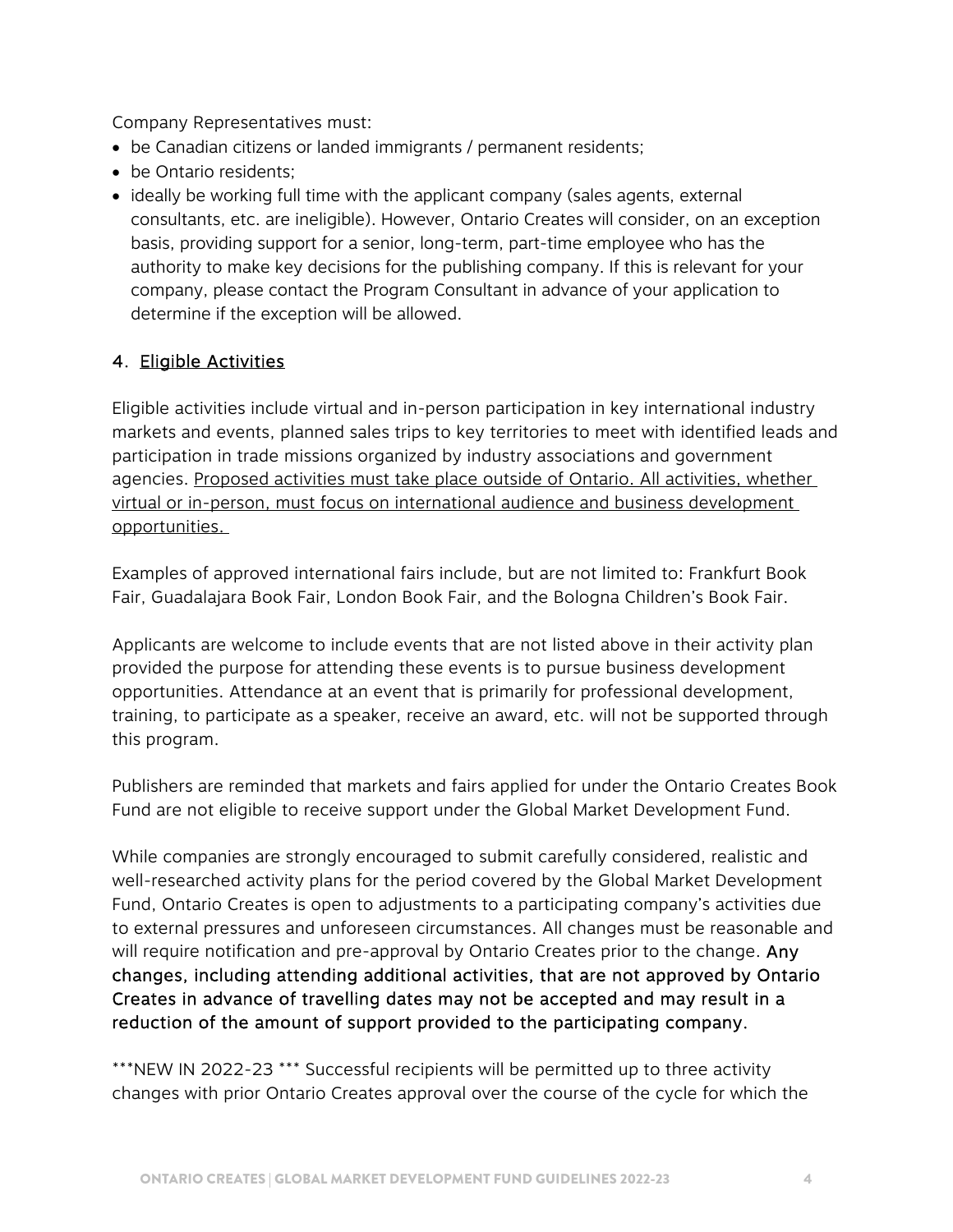Global Market Development Fund applies. Prior to undertaking a new activity (an activity which is not listed as an activity under the original Global Market Development Fund application), recipients must notify Ontario Creates of the activity change through the OAP by uploading a **Change of Activity Form** available on the Ontario Creates website along with a revised budget for the year that includes the costs associated with the new activity(ies).

Ontario Creates reserves the right to only relate to a portion of the activity plan submitted by the applicant company.

# 5. Available Funding, Budget Requirements and Eligible Expenditures

### Available Funding

Publishers may apply for the following maximum levels of funding, based on eligible sales revenue:

- Publishers having sales revenues from Canadian-authored titles over \$400,000 may apply for up to \$15,000 capped at 50% of the total costs for all activities.
- Publishers having sales revenues from Canadian-authored titles between \$20,000 - \$400,000 may apply for up to \$6,000 capped at 50% of the total costs for all activities.

# Budget Requirements and Eligible Expenditures

Companies must complete the **Budget Template** summarizing all eligible expenses including:

| <b>Event Costs</b>         | Virtual and<br>In-person | Including registration and booth/exhibitor expenses.                                                                                                                                                                                                                                                                                                                                             |
|----------------------------|--------------------------|--------------------------------------------------------------------------------------------------------------------------------------------------------------------------------------------------------------------------------------------------------------------------------------------------------------------------------------------------------------------------------------------------|
| <b>Travel Costs</b>        | In-person                | Including flight and local transportation. Air travel should<br>be budgeted at economy rates and should reflect the costs<br>of booking at least 30 days in advance of travel.                                                                                                                                                                                                                   |
| COVID-19 Travel<br>Testing | In-person                | *** NEW IN 2022-23 *** Standard costs for diagnostic tests.                                                                                                                                                                                                                                                                                                                                      |
| Accommodation<br>Costs     | In-person                | Hotel expenses should be at moderate per night rates and<br>should reflect the average for the travel<br>destination/activity. Ontario Creates will relate to<br>accommodation expenses for a maximum of three days on<br>either side of an event provided the purpose for extending<br>the stay is to pursue business development activities.<br>Approval at the application stage is required. |
| Per Diems                  | In-person                | Capped at C\$100/day. Including daily meals and<br>incidentals. Ontario Creates will relate to per diem                                                                                                                                                                                                                                                                                          |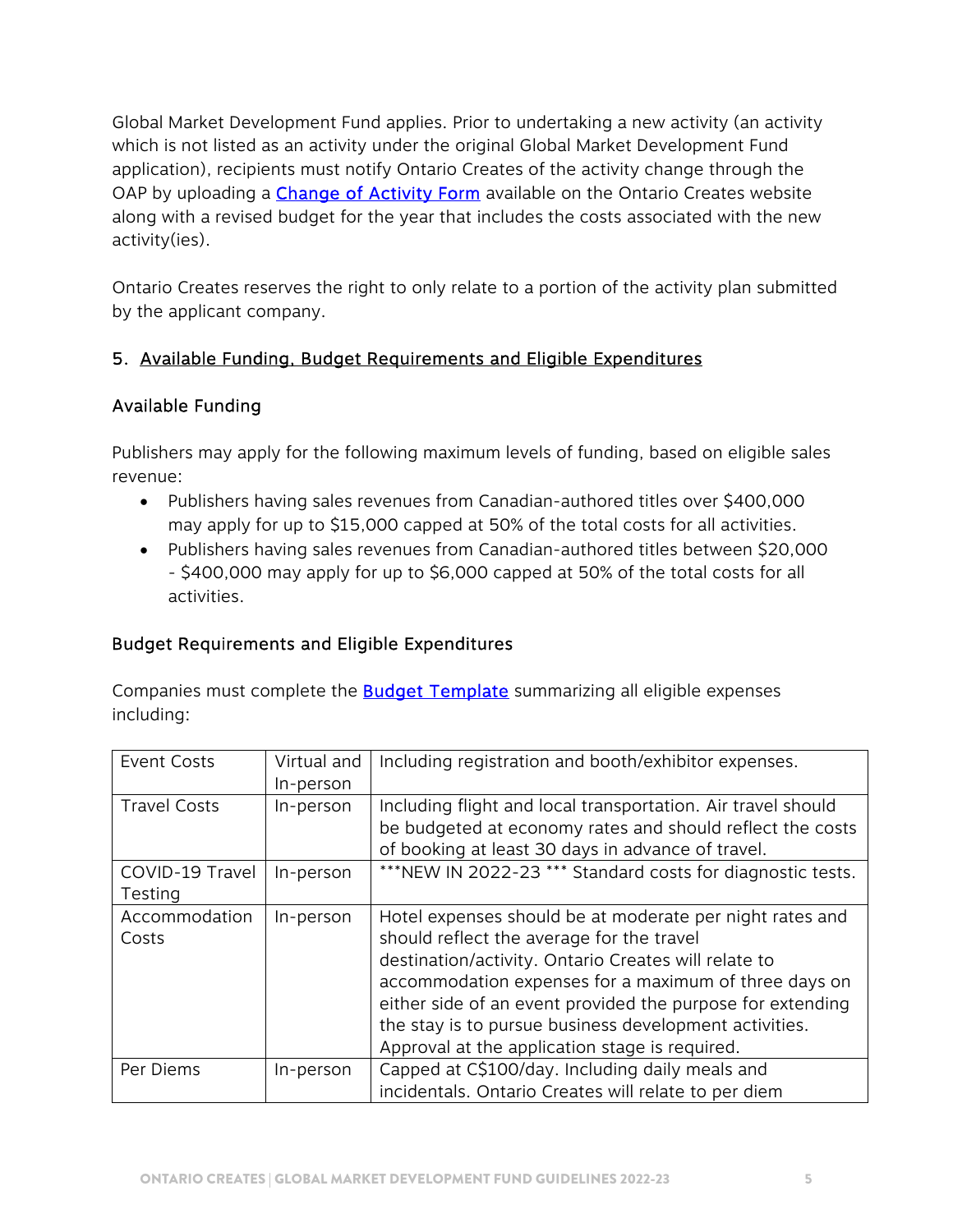|                               |                          | expenses for a maximum of three days on either side of an<br>event provided the purpose for extending the stay is to<br>pursue business development activities. Approval at the<br>application stage is required.                                                                                                                                                  |
|-------------------------------|--------------------------|--------------------------------------------------------------------------------------------------------------------------------------------------------------------------------------------------------------------------------------------------------------------------------------------------------------------------------------------------------------------|
| Marketing<br><b>Materials</b> | Virtual and<br>In-person | Including design, production and shipping material<br>specifically created for the proposed activities. Acceptable<br>marketing materials include activity-specific printed<br>catalogs, event program advertisements, post cards,<br>flyers/one sheets, product samples and demos. ***NEW IN<br>2022-23 *** Capped at 30% of the total costs of each<br>activity. |

For budgeting purposes, Ontario Creates will cover arrival the day prior to and departure the day after an in-person event. Any additional time at an event must be addressed in the application and a rationale provided. Expenses for extended stays over weekends will not be eligible.

### Ineligible Costs

While companies may incur additional expenses that do not correspond with the categories above, these costs should not be included in the budget. The amount of the Ontario Creates contribution will be based only on the eligible expenses listed above. Expenses that are considered ineligible for the purpose of this program include:

- \*\*\*NEW IN 2022-23\*\*\* staff and operations costs;
- hospitality and entertainment costs;
- core business costs such as design and printing of business cards and standard catalogs;
- communications costs such as, mobile phone rental and fees, long distance fees, etc.;
- costs associated with ineligible company representatives and additional representatives over and above the cap for this program;
- individual travel insurance related to business travel;
- \*\*\*NEW IN 2022-23\*\*\* additional expenses incurred due to public health-related measures; and
- Additional support Costs covered in full or in part by a third party such as a festival or market place (e.g., registration, accommodation, airfare) are not eligible for inclusion in the Ontario Creates Global Market Development Fund budget. The balance of uncovered costs, if any, will be considered as an eligible expenditure.

In addition, applicant companies that are receiving support for a specific activity through another Ontario Creates program are not eligible to receive additional support through the Global Market Development Fund for the same activity.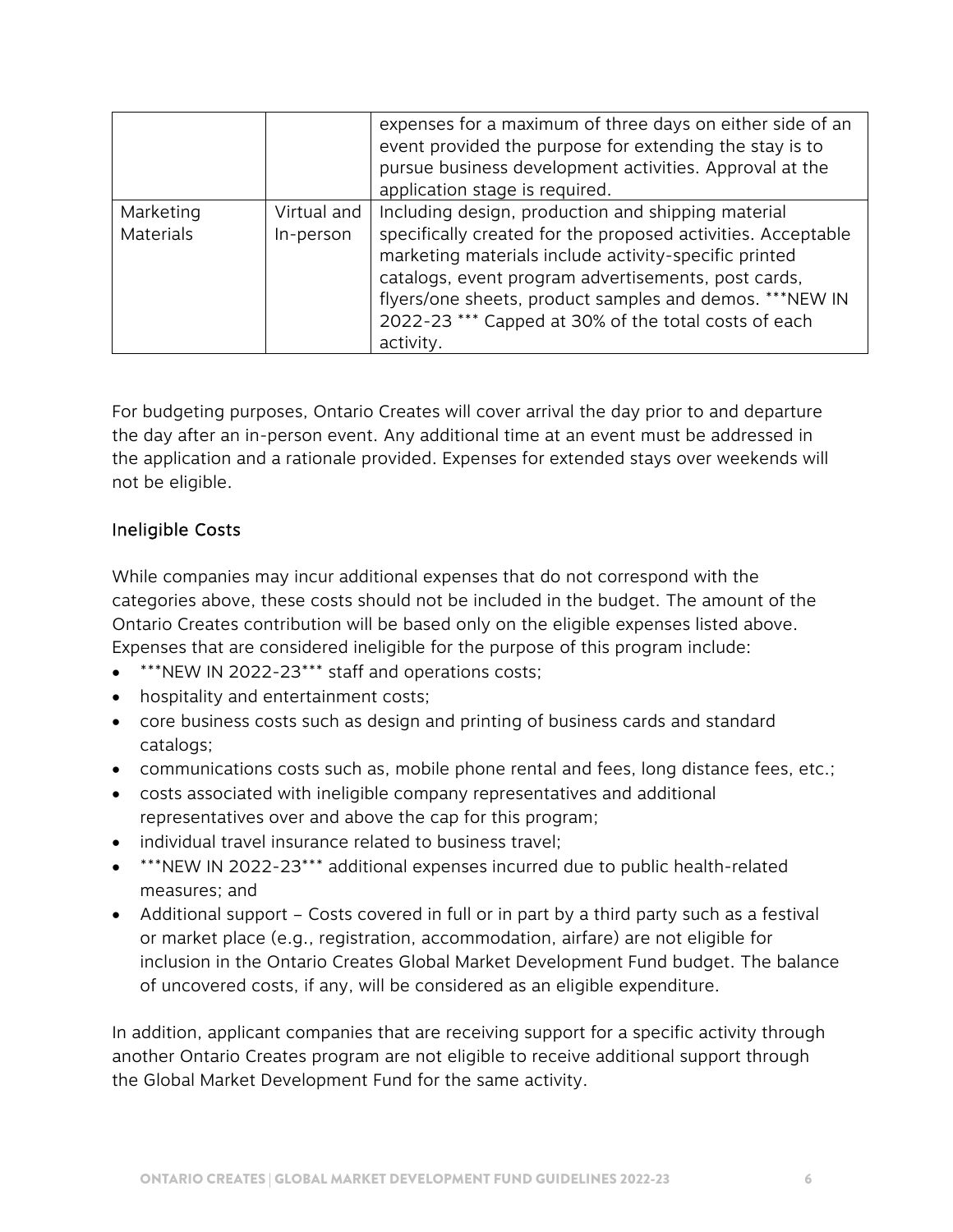Companies are advised that if they are participating in activities that are supported by federal government agencies, regional or municipal funding bodies or other third party organizations, expenses financed by those organizations may not be eligible for inclusion in the Ontario Creates Global Market Development Fund budget. If you are unsure of how your participation in such activities affects your budget, please contact the program consultant for clarification.

All eligible expenses included in the budget must be reasonable and appropriate in the opinion of Ontario Creates. A final cost report is required on conclusion of the program and significant deviations from the approved budget may be disallowed. Ontario Creates reserves the right to request changes to the budget submitted by the applicant company as part of their application to conform to the above guidelines.

# 6. Application Process

Applicants must submit their applications electronically through the Online Application Portal (OAP) a[t https://apply.ontariocreates.ca/. A](https://apply.ontariocreates.ca/) complete list of required application materials is outlined in the application form on the OAP.

The Ontario Creates Global Market Development Fund deadline is outlined in Section 1. One deadline for the Book industry is currently planned for export development activities between August 1, 2022 and August 31, 2023.

# 7. Decision Criteria and Evaluation

Ontario Creates applies a lens of diversity, equity, and inclusion to the evaluation criteria for this program, and directs jury members to do the same. Applicants proposing projects/activities that support and reflect diversity are expected to tangibly demonstrate a genuine and sustained commitment to these equity-seeking communities. Ontario Creates may identify particular underrepresented communities within a particular sector. The provincial definition of diversity states: the dimensions of diversity include, but are not limited to: ancestry, culture, ethnicity, gender identity, gender expression, language, physical and intellectual ability, race, religion (creed), sex, sexual orientation and socioeconomic status.

Specifically the applications will be assessed on the following criteria and relative weightings:

| Company background and track record*:                                      |  |  |
|----------------------------------------------------------------------------|--|--|
| • Clear explanation of previous industry experience, participation in      |  |  |
| international markets, critical and commercial successes                   |  |  |
| Summary of previous participation in Ontario Creates programs<br>$\bullet$ |  |  |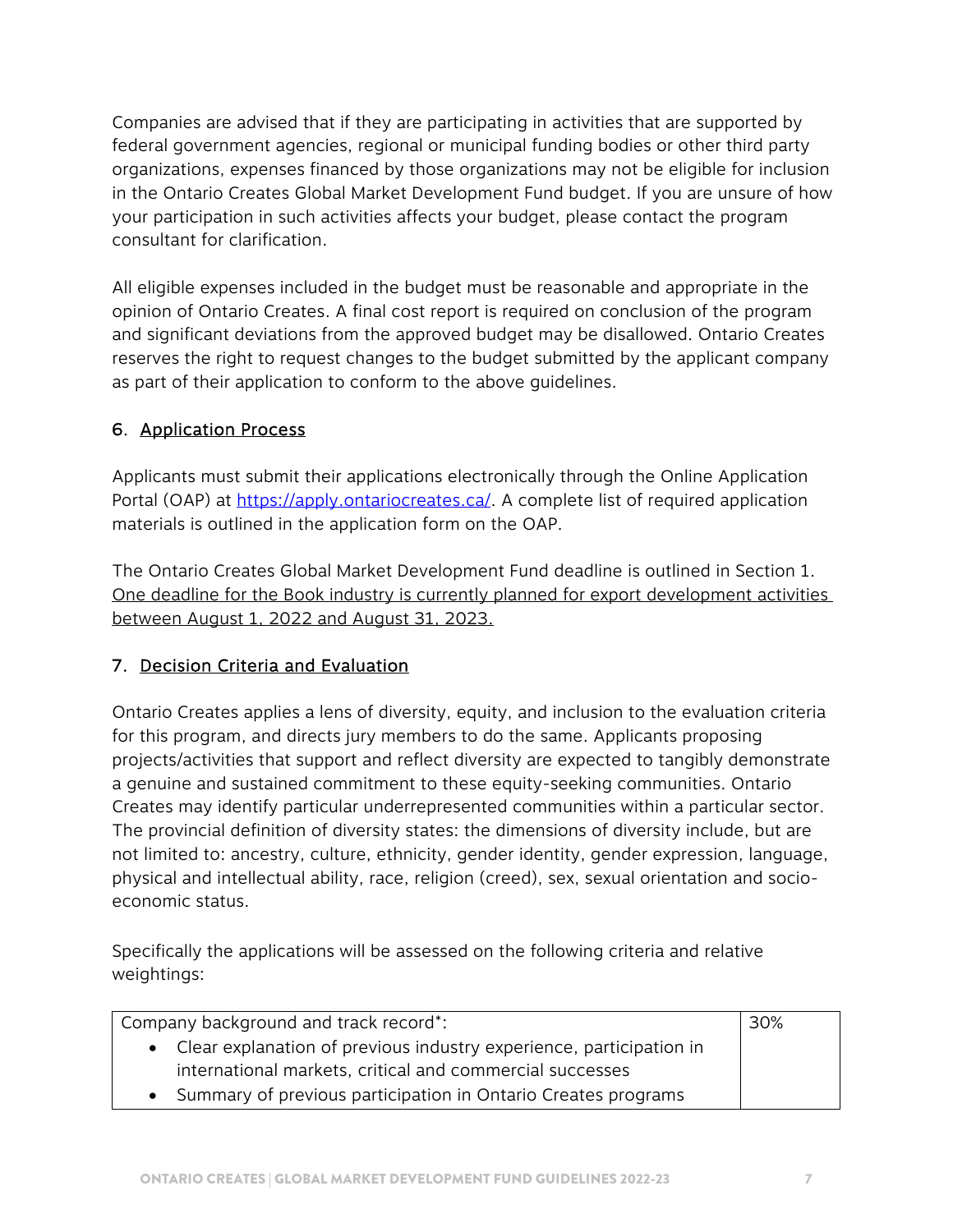| Information about the company, including diversity among senior<br>$\bullet$    |  |  |  |
|---------------------------------------------------------------------------------|--|--|--|
| leadership, staff, or contract employees, particularly                          |  |  |  |
| underrepresented communities within the book industry                           |  |  |  |
| Explanation of company policies and/or activities that support                  |  |  |  |
| diversity, equity and inclusion                                                 |  |  |  |
| Objectives and plan:                                                            |  |  |  |
| Detailed outline of the company's proposed export development                   |  |  |  |
| activities and how the overall plan relates to the company's short-             |  |  |  |
| term and long-term business objectives                                          |  |  |  |
| Well-defined descriptions for individual activities or markets;<br>$\bullet$    |  |  |  |
| applicants may include other marketing materials which help define              |  |  |  |
| the project description                                                         |  |  |  |
| Reasonable and detailed budget<br>٠                                             |  |  |  |
| Thoughtful consultation, collaboration, and participation of equity-            |  |  |  |
| seeking communities, particularly underrepresented communities in               |  |  |  |
| the book industry                                                               |  |  |  |
| Outcomes and impact:                                                            |  |  |  |
| Clearly stated and supported                                                    |  |  |  |
| Tangible, measurable, and achievable                                            |  |  |  |
| Quantitative and qualitative                                                    |  |  |  |
| Suitability of activities:                                                      |  |  |  |
| Clear explanation of the activities' potential to advance business<br>$\bullet$ |  |  |  |
| development goals, growth, and profitability for the company                    |  |  |  |
| Culturally appropriate initiatives to engage with equity-seeking                |  |  |  |
| communities                                                                     |  |  |  |
| Suitability of products:                                                        |  |  |  |
| Well-defined description of all products/projects in the company's              |  |  |  |
| slate including: project description, target markets and current                |  |  |  |
| status                                                                          |  |  |  |

\* Track record and profile includes an assessment of a company's ability to accurately budget for similar activities. The Ontario Creates contribution may be reduced accordingly.

#### Examples for Business Development Outcomes

Ontario Creates will give priority to quantitative business development result projections in selecting participants and measuring the success of this program. These metrics are used when selecting participants and in measuring the success of the program.

 Quantitative Metrics: May include dollar value of anticipated rights sales; dollar value of anticipated sales of finished products; dollar value of anticipated distribution agreement.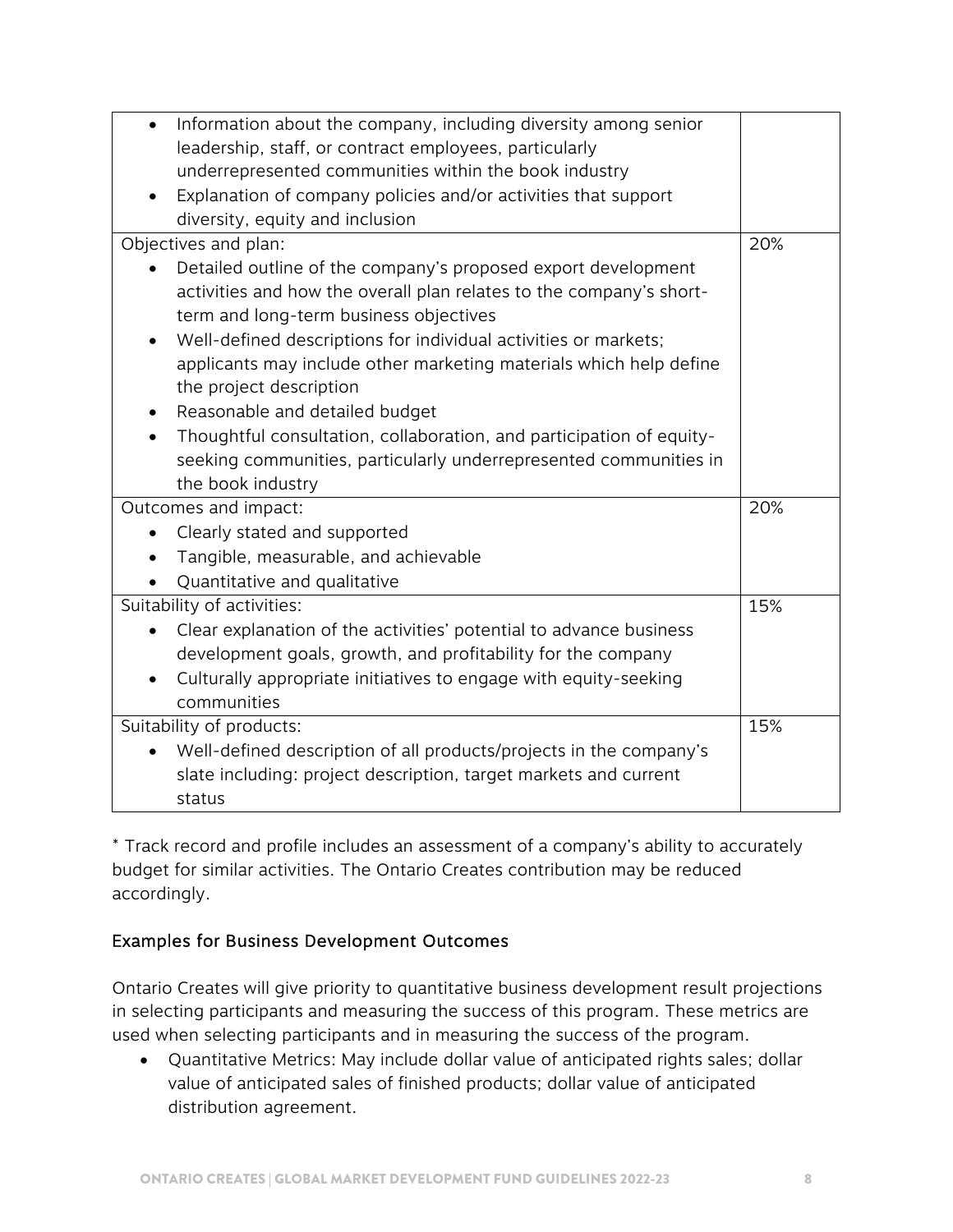Qualitative Metrics: May include descriptions of results such as the development of relationships and partnerships for future business, planned meetings and contacts, and media coverage and publicity for project/company, etc.

Applications will be reviewed and evaluated by Ontario Creates staff. This is a competitive process and only those applications that best meet the requirements of the program will be accepted. Failure to achieve targeted results in previously funded cycles may be taken into account in funding decisions. Previous successful applications to the Global Market Development Fund do not guarantee continued funding. Consistent underspends in previous cycles of the program may results in applicants receiving an amount lower than their request.

# 8. Successful Applicants and Participant Obligations

Successful applicants will receive funding during the course of their activities, triggered by pre-determined deliverables as follows:

- 60% on execution of the Ontario Creates agreement;
- 40% on delivery of a satisfactory final report and all deliverables outlined in the agreement

Participating companies are responsible for making all arrangements for travel, registration and accommodation as required by the activity plan outlined in their application.

- Payments The payment schedule will be determined by a company's schedule of activities. Payments will be tied to reporting requirements which include delivery of an interim report at approximately the halfway point and a final report on conclusion of the program.
- Reporting Interim, final and follow-up reports must include an assessment of business and market development results to date and a comparison of actual results with those proposed in the participating company's application package. Further report criteria will be outlined in the Ontario Creates agreement. A followup report may be required six months to one year after the conclusion of the program that summarizes results of your company's export development activities. This report is not tied to a payment, but failure to respond to requests for this report may have an impact on a company's eligibility to receive further support from Ontario Creates programs.
- Strategic Support In appropriate situations Ontario Creates may provide strategic support related to key industry events to supplement the funding provided through this program. Strategic support may take the form of access to an industry consultant to provide targeted advice to participating companies, pre-event briefing sessions, networking opportunities during an event, etc. The decision to